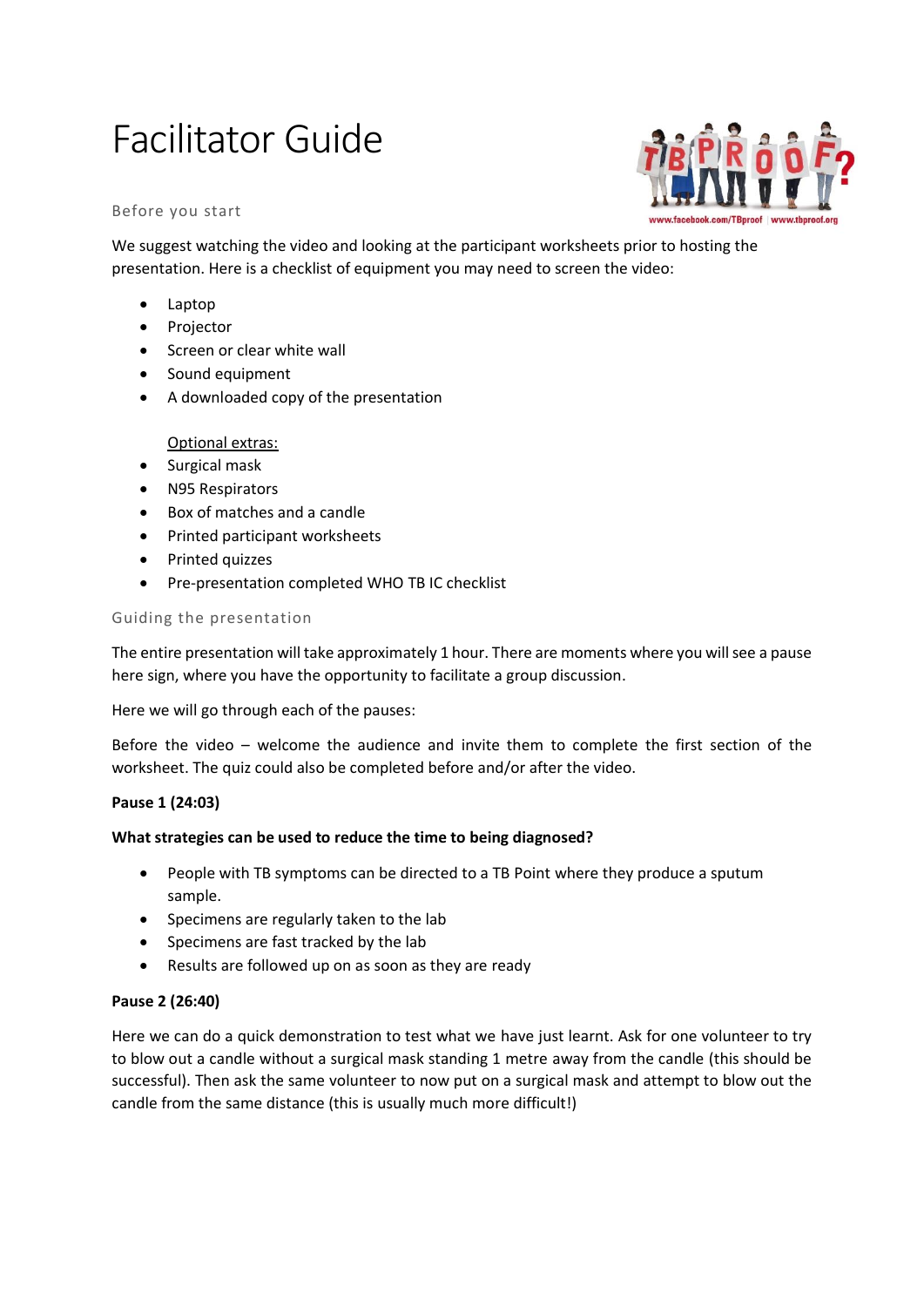#### **Pause 3 (29:23)**

Please ask a volunteer to now demonstrate to the group (or the whole group if you have enough N95 respirators) to practice putting on and removing the N95 respirator.

# **Pause 4 (39:03)**

Discuss the following with the group:

1. What common goal unite us as health care workers?

Prompts: We promote health.

2. How can we link that with what we are learning about TB infection control?

Prompts: By implementing TB infection control in our health facilities we can make them places of healing and not where disease spreads.

3. What elements of TB infection control is your facility already implementing? What are you doing well?

It would be ideal to identify positive examples from the facility where you are presenting.

4. What area do you think you want to focus on improving first? Try to set a goal that uses the SMART approach. This stands for setting a goal that is - specific, measurable, achievable, relevant and add a time by when you would like to achieve it.

An example of a SMART goal is: From next Monday, every patient who has two TB symptoms (cough, night sweats, fever, weight loss) is sent for a rapid TB test from the initial triage point in the hospital.

5. What is the mnemonic to remember the key components of TB infection control?

FAST (Finding cases Actively, Separating those with symptoms, and starting Treatment as soon as possible)

Flow (Improving the ventilation, focusing on air flow)

Masks (using an N95 respirator for healthcare workers and a surgical mask for a patient)

#### **Pause 5 (43:30)**

This is the end of the video. Please ask the group to take a group photo, either showing the Zero Stigma sign or wearing masks! Send your photo to us at [ingrid.tbproof@gmail.com](mailto:ingrid.tbproof@gmail.com) or tweet us @TBProof.

Also remind them to complete the last section of the worksheet.

A few general tips and tricks

#### *Dealing with tricky questions*

If an audience member asks something you are not sure about, make a note of the question with the person's contact number. If you cannot find the answer easily using the resources below, send us a message or tweet us the question and we will try to help!